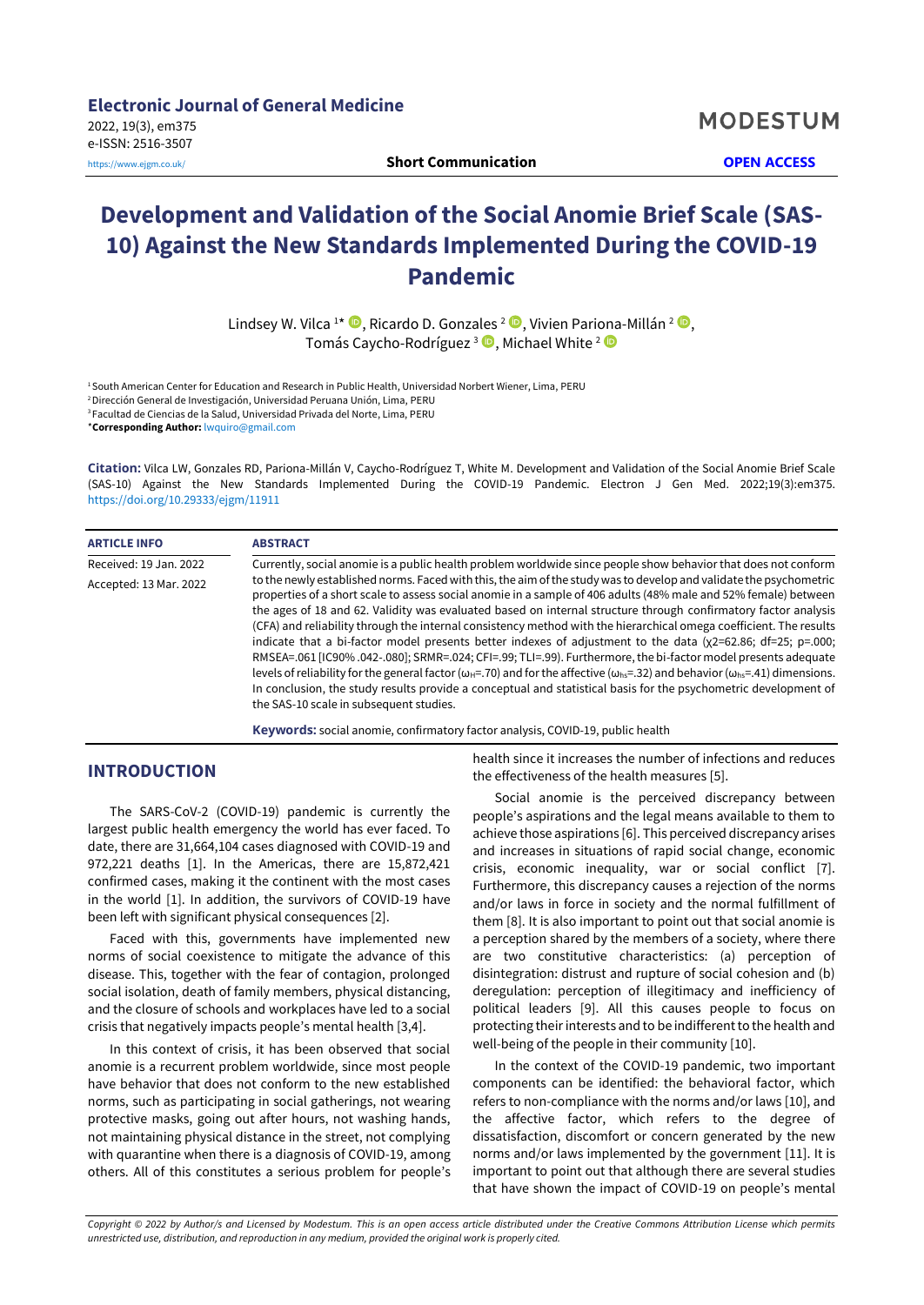health, there are few studies that analyze the role of social anomie during the pandemic and its impact on mental health indicators. Although studies prior to the pandemic show that social anomie is related to reduced life satisfaction [12], reduced happiness [13], and increased depression [14].

Faced with this problem, few instruments have been found to measure social anomie [7,15,16] and none related to the new norms of social coexistence. The first instrument is made up of twenty items that measure four dimensions: exclusion, uncertainty, degradation, and estrangement. Although the dimensions are based on the initial model of [17], the psychometric properties of the scale are not evidenced [15]. The second instrument was developed with the main objective of early detection of possible political instability and was made up of four dimensions: discontent, distrust, pessimism, and individual anomie. Regarding its psychometric properties, the only evidence of construct validity is reported through an exploratory factor analysis [16]. The third instrument has the objective of measuring the perception of the social and political conditions of society and is made up of two dimensions: breakdown of social cohesion and breakdown of leadership. Regarding its psychometric properties, it presents evidence of construct validity, convergent validity, discriminant validity, and reliability [7].

For all the above, the present study primary aims to develop and study the psychometric properties of the social anomie short scale (SAS-10) in the general Peruvian population. As a secondary aim, the study will carry out a descriptive analysis of the indicators of social anomie in the general population.

## **METHOD**

#### **Participants**

For the study, a sample of 406 Peruvian adults of both sexes (48% male and 52% female) between the ages of 18 and 62 was collected (M=33.8; SD=13.82). For the collection of the data, a non-probabilistic sampling was used for convenience using the following inclusion criteria: (a) informed consent of the participants, (b) ages between 18 and 65, and (c) ability to read and write in Spanish.

#### **Instrument**

The social anomie short scale (SAS-10) presents ten items that have four response options ranging from totally disagree (0) to totally agree (3). All items are direct, where a higher score indicates a greater presence of social anomie. The scale has two dimensions: affective aspect (items from 1 to 5) and behavioral aspect (items from 6 to 10).

#### **Procedure**

The study was approved by the ethics committee of the Center for Research and Innovation in Health (CIISA) at the Universidad. The data collection was done through a virtual form, using the digital platform Google Forms. In the first part of the virtual form, the objectives of the study were explained, the time required to complete the form was presented and informed was requested, where the confidentiality of the information was assured with the assurance that the participants could withdraw at any time. Only participants who gave their informed consent could complete the following sections of the form.

#### **Data Analysis**

Evidence of content validity was conducted with the participation of seven judges who evaluated the scale based on four criteria: (a) relevance, (b) coherence, (c) clarity, and (d) item context. Aiken's V coefficient [18] was used for quantification and an ad hoc program in Microsoft Excel© format [19] was used for the calculation. The EFA was carried out with the MINRES estimator, poly-correlation matrix and oblimin rotation. In addition, parallel analysis (PA) was used to determine the appropriate number of factors [20]. Confirmatory factor analysis (CFA) was performed with the weighted least squares with mean and variance corrected (WLSMV) estimator and the RMSEA SRMR indices were used to evaluate model fit, with values less than .05 indicating good fit, and between .05 and .08 being considered acceptable [21]. In addition, the CFI and TLI indices were used, where values higher than .95 indicate good fit [22]. The WRMR index was also used where values below 1.0 are adequate [23]. For the calculation of reliability, the hierarchical omega coefficient was used [24]. The H value was also used because it allows for evaluating how well a latent variable is represented by a set of items [25]. All statistical analyses were conducted using the RStudio environment [26] for R [27].

### **RESULTS**

#### **Content Validity**

The items of both dimensions obtained coefficients higher than .70 in relevance (relation to the construct), coherence (relation to the dimension), clarity (the item is easily understood), and context (the words are usual for the context). Regarding the item wording, there were only minimal changes since most judges agreed with the item content and the response categories.

#### **Exploratory Analysis of the Items**

An exploratory factor analysis of the items was carried out, where the parallel analysis (PA) showed the existence of two factors. **Table 1** shows that the 10 items have high factorial loads (λ>.50) in their corresponding factors. In addition, both factors explain 61.3% of the variance of the construct. It is also worth noting that all the items present adequate indices of asymmetry and kurtosis (+-1.5).

#### **Validity Related to the Internal Structure of the Scale**

**Table 2** shows that the bi-factor model presents adequate adjustment indexes (χ<sup>2</sup>=62.86; df=25; p=.000; CFI=.99; TLI=.99; WRMR=.52; RMSEA=.061 [IC90% .042-.080]). Even so, the presence of other plausible models was reviewed and discarded. As can be seen in **Table 2**, a two-dimensional model (χ <sup>2</sup>=229.92; df=43; CFI=.98; TLI=.97; WRMR=1.25; RMSEA=.104 [IC90% .091-.117]) and a one-dimensional model ( $\chi^2$ =746.04; df=35; CFI=.91; TLI=.88; WRMR=3.06; RMSEA=.224 [IC90% .210- .238]) do not present adequate fit indices. Thus, it is confirmed that the bi-factor model is the model that best represents the factorial structure of the construct.

**Figure 1** shows that the factorial loads of the general factor items are significant and high for the most part. Similarly, the specific affective and behavior factors have significant factor loads in each of their items.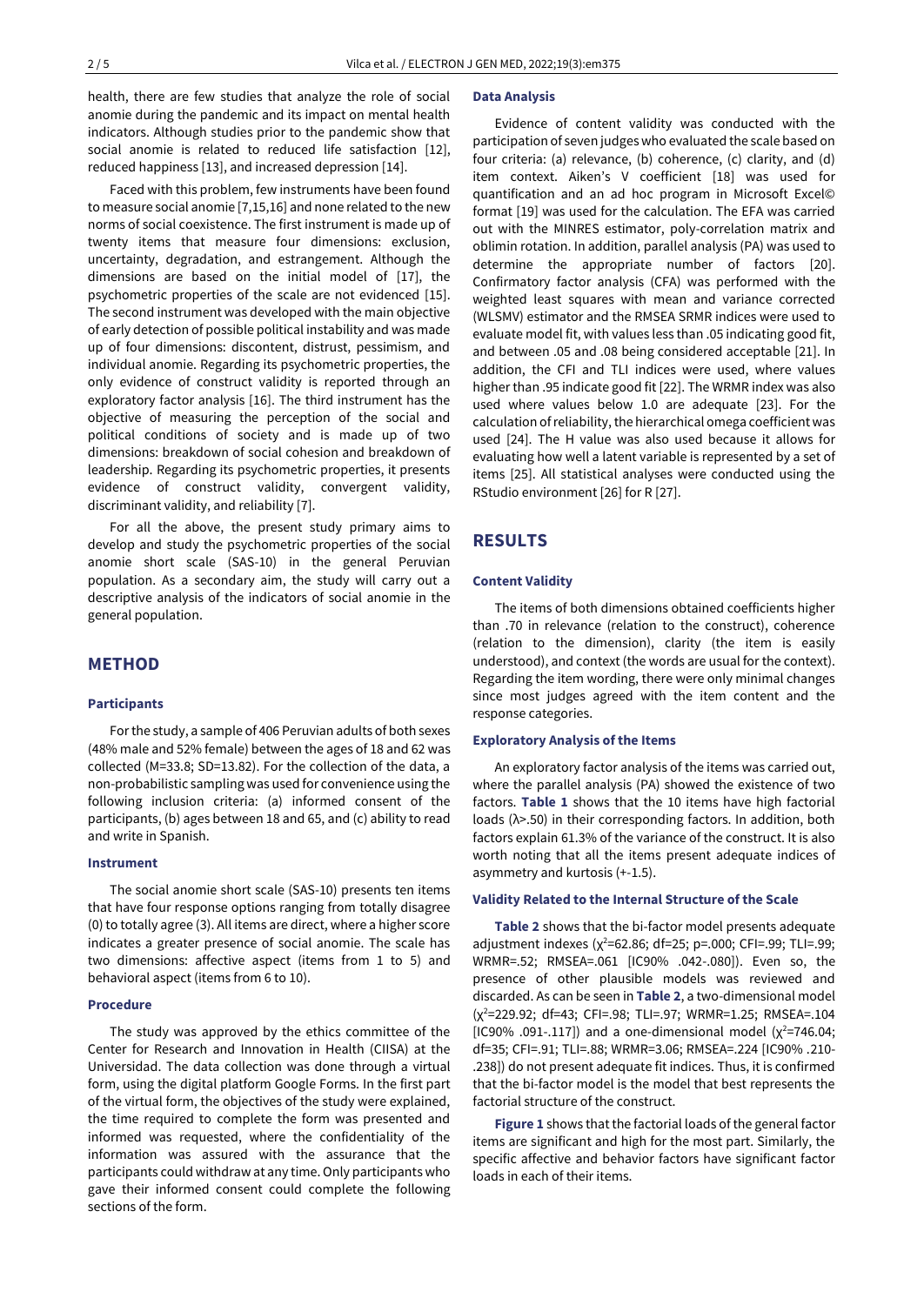#### **Table 1.** Exploratory analysis of the scale items

| Item                                                                                                              | <b>Two factor</b><br>model |     |      | Descriptive statistics of the items |        |                      |       |      |      |                    |
|-------------------------------------------------------------------------------------------------------------------|----------------------------|-----|------|-------------------------------------|--------|----------------------|-------|------|------|--------------------|
|                                                                                                                   | F1                         | F2  | м    | DS                                  | g1     | g2                   | TD(%) |      |      | $D(\%)$ A(%) TA(%) |
| 1. The new norms and/or laws cause me dissatisfaction.                                                            |                            | .58 | .58  | 73                                  | $-.02$ | -.27                 | 5.4   | 39.9 | 46.1 | 8.6                |
| 2. It bothers me that new rules and/or laws do not help those who need it most.                                   |                            | .71 | 2.05 | .83                                 | $-.72$ | .10                  | 6.2   | 14.3 | 48.3 | 31.3               |
| 3. I feel upset because the new regulations and/or laws of my country do not allow me<br>to cover my basic needs. |                            | .85 | .53  | .82                                 | $-.13$ | $-.51$               | 11.1  | 35.5 | 43.1 | 10.3               |
| 4. I feel worried because the new regulations and/or laws of my country affect my<br>economic income.             |                            | .83 | -82  | .80                                 | $-.42$ | $-.15$               | 6.4   | 23.4 | 52.0 | 18.2               |
| 5. I feel upset about the new rules and/or laws established by the government.                                    |                            | .71 | .42  | .77                                 | $-.07$ | $-.41$               | 11.1  | 41.9 | 41.1 | 5.9                |
| 6. I evade the rules and/or laws to improve my economic income.                                                   | .90                        |     | 1.12 | .88                                 | .29    | $-.77$               | 27.8  | 38.7 | 27.6 | 5.9                |
| 7. When I want something, I do not mind breaking rules and/or laws of my country.                                 | .90                        |     | 1.05 | .84                                 | .27    | $-.78$               | 29.1  | 40.1 | 27.1 | 3.7                |
| 8. I prefer to break the rules and/or laws so that my situation does not get worse.                               | .79                        |     | 1.19 | .83                                 | .10    | $-.72$               | 21.7  | 41.6 | 32.3 | 4.4                |
| 9. I have no remorse for breaking the rules and/or laws when I get what I want.                                   | .60                        |     | 1.01 | .85                                 | .37    | $-68$                | 31.0  | 40.6 | 24.4 | 3.9                |
| 10. I prefer to act to get what I need regardless of government regulations and/or laws.                          | .80                        |     | 1.21 | .82                                 | .09    | $-68$                | 20.7  | 42.1 | 32.5 | 4.7                |
|                                                                                                                   | -----                      |     |      | $\sim$                              |        | $\ddot{\phantom{a}}$ |       |      |      |                    |

Note. F1=Affective component; F2=Behavioral component; g1=Asymmetry; g2=Kurtosis; TD=Totally disagree; ID=Disagree; A=Agree; TA=Totally agree

#### **Table 2.** Fit indexes for the models

| <b>Models</b> | $\lambda$ | aı                 | p-value | .         | --<br> | <b>WRMR</b> | RMSEA [90%CI]           | <b>SRMR</b> |
|---------------|-----------|--------------------|---------|-----------|--------|-------------|-------------------------|-------------|
| Model 1       | 746.04    | $\sim$ $\sim$      | .000    | .88       | .      | 3.06        | .224 [.210-.238]        | .118        |
| Model 2       | 229.92    | 45                 | .000    | 07<br>. . | .98    | 1.25        | $[.091-.117]$<br>' 104. | .055        |
| Model 3       | 62.86     | $\sim$ $\sim$<br>ت | .000    | qq<br>    | qq<br> | .52         | .061 [.042-.080]        | .024        |

Note: Model 1=Unidimensional; Model 2=Two related factors; Model 3=Two factors; χ2=Chi-squared; df=Degrees of freedom; SRMR=Standardized root mean square residual; TLI=Tucker-Lewis index; CFI=Comparative fit index; RMSEA=Root mean square error of approximation



**Figure 1.** Two factor model for social anomia

#### **Scale Reliability**

The scale shows adequate reliability. The hierarchical omega coefficient was adequate for the general factor ( $\omega_H$ =.70) and also for the affective dimension ( $\omega_{\text{hs}}$ =.32) and the behavioral dimension  $(\omega_{hs} = .41)$ . Similarly, the general factor and its dimensions have an adequate H-coefficient (H<sub>HG</sub>=.89; Hhs=.63, and Hhs=.71, respectively).

#### **Prevalence of Social Anomie During the COVID-19 Pandemic**

**Table 1** shows that, in the affective factor, 52% of participants feel concerned that their country 's new rules and/or laws affect their economic income and 48.3% are upset that the new rules and/or laws do not help those who need it most. In the behavioral factor, 32.3% are willing to break the rules and/or laws so that their situation does not get worse.

## **DISCUSSION**

The aim of the study was to develop and study the psychometric properties of the SAS-10 scale to measure social anomie, since no instruments have been found to assess the

prevalence of this construct in the context of the COVID-19 pandemic. In this regard, the results show that the bi-factor model presents adequate adjustment indexes and is superior to other models proposed in the study. This finding supports the usefulness both of a general score of the test and of a score for each dimension.

In that regard, the approach of two specific dimensions (affective and behavioral) is different from other models of social anomie presented in the scientific literature [7,28,29]. This difference is due to the fact that social anomie is a complex and dynamic construct that refers to a social state and an individual state [30]. This study used an individual approach, where social anomie refers to a set of feelings, attitudes, and beliefs regarding the social and legal norms that govern a society [31].

This set of feelings (annoyance/displeasure/concern), attitudes (rejection), and behaviors (infringing the laws/norms) constitute the person's perception of the conditions of society. That is, they are a reflection of the social status in people's minds. In addition, this set of characteristics develops in people when there is a perception of a breakdown in social cohesion and a lack of legitimacy and effectiveness of the leaders [9,11]. It is also important to mention that the triggers of social anomie (for example, the pandemic) cause changes in people's perception of the conditions of society, which are then communicated intersubjective within the social context. That is, people's perceptions shape the collective consciousness and are in turn influenced by it [32].

Regarding the limitations of the study, non-probabilistic sampling was used, which limits the generalization of the results. In addition, test-retest reliability was not evaluated to assess the temporal stability of the scores. Finally, the convergent and predictive validity of the scale was not evaluated, to assess how well the SAS-10 scale relates to other variables. Despite these limitations, the study provides a conceptual and psychometric basis for an adequate measurement of social anomie. This will allow for a quick and efficient evaluation for the degree of incidence and prevalence of the construct during the COVID-19 pandemic.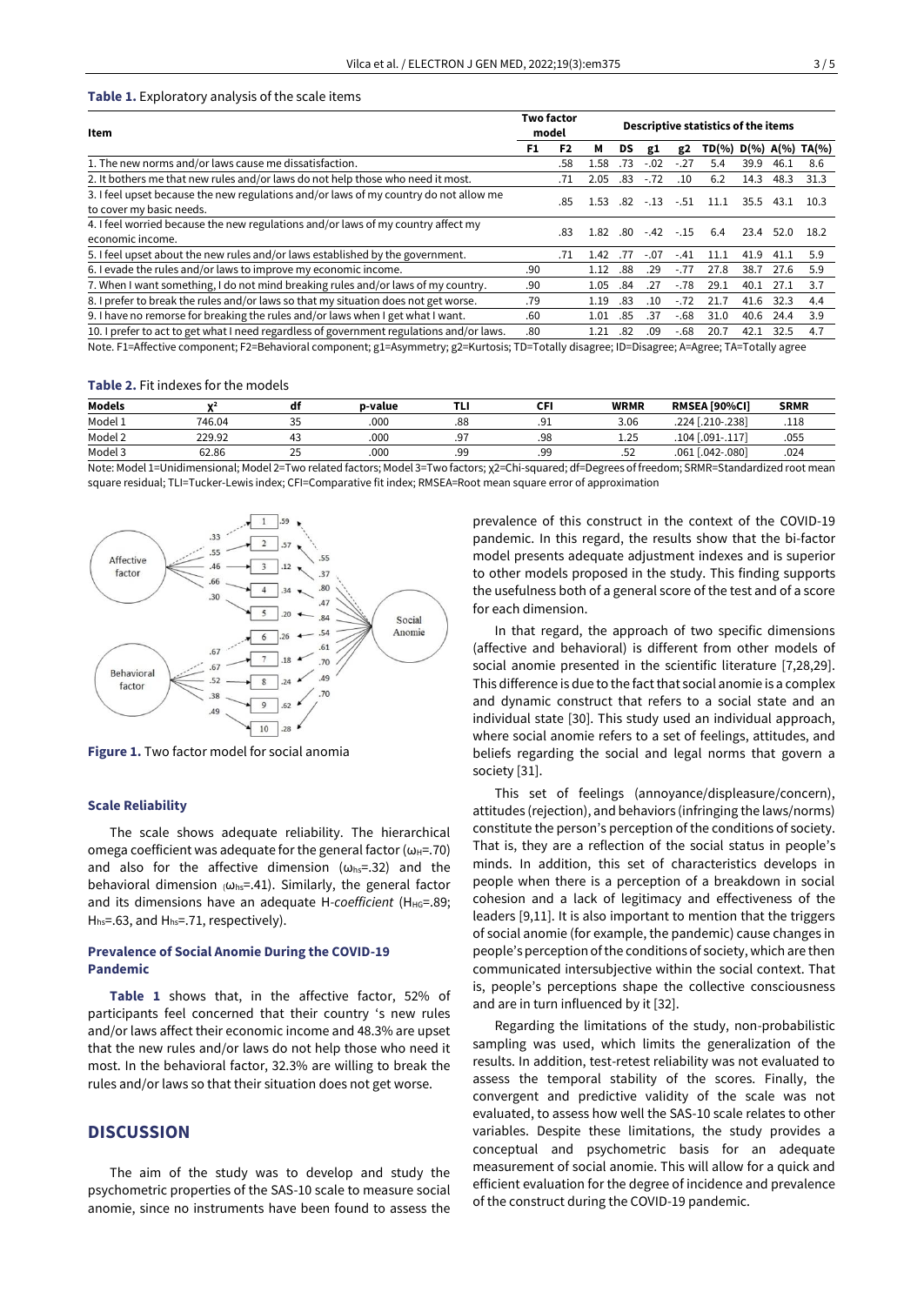It is concluded that the SAS-10 scale presents evidence of validity and reliability to measure social anomie against the measures imposed during COVID-19.

**Author contributions:** All authors have sufficiently contributed to the study, and agreed with the results and conclusions.

**Funding:** No funding source is reported for this study.

**Declaration of interest:** No conflict of interest is declared by authors.

# **REFERENCES**

- 1. World Health Organization. Coronavirus disease (COVID-19) dashboard. 2020. Available at[: https://covid19.who.int/](https://covid19.who.int/)
- 2. Fiore E, Corbellini C, Acucella L, et al. Musculoskeletal pain related to COVID-19 survivors after hospitalization: A short review. Retos. 2022;45:789-95. [https://doi.org/10.47197/](https://doi.org/10.47197/retos.v44i0.90361) [retos.v44i0.90361](https://doi.org/10.47197/retos.v44i0.90361)
- 3. Rossi R, Socci V, Talevi D, et al. COVID-19 pandemic and lockdown measures impact on mental health among the general population in Italy. Front Psychiatry. 2020;11:7-12. <https://doi.org/10.3389/fpsyt.2020.00790> PMid:32848952 PMCid:PMC7426501
- 4. Serafini G, Parmigiani B, Amerio A, Aguglia A, Sher L, Amore M. The psychological impact of COVID-19 on the mental health in the general population. QJM An Int J Med. 2020;113(8):531-7[. https://doi.org/10.1093/qjmed/hcaa201](https://doi.org/10.1093/qjmed/hcaa201) PMid:32569360 PMCid:PMC7337855
- 5. Nussbaumer-Streit B, Mayr V, Dobrescu A, et al. Quarantine alone or in combination with other public health measures to control COVID-19: A rapid review. Cochrane Database Syst Rev. 2020;4(4):CD013574. [https://doi.org/10.1002/](https://doi.org/10.1002/14651858.CD013574) [14651858.CD013574](https://doi.org/10.1002/14651858.CD013574) PMid:32267544 PMCid:PMC7141753
- 6. Merton R. Social theory and social structure. New York, NY: Free Press; 1968.
- 7. Teymoori A, Jetten J, Bastian B, et al. Revisiting the measurement of anomie. PLoS One. 2016;11(7):1-27. <https://doi.org/10.1371/journal.pone.0158370> PMid: 27383133 PMCid:PMC4934700
- 8. Parales-Quenza CJ. Anomia social y salud mental pública [Social anomie and public mental health]. Rev Salud Pública [Rev Public Health]. 2008;10(4):658-66. <https://doi.org/10.1590/S0124-00642008000400016> PMid: 19360216
- 9. Teymoori A, Bastian B, Jetten J. Towards a psychological analysis of anomie. Polit Psychol. 2016;38(6):1009-23. <https://doi.org/10.1111/pops.12377>
- 10. Roblain A, Gale J, Abboud S, et al. Social control and solidarity during the COVID-19 pandemic: The direct and indirect effects of causal attribution of insufficient compliance through perceived anomie. J Community Appl Soc Psychol. 2022;1-11[. https://doi.org/10.1002/casp.2600](https://doi.org/10.1002/casp.2600)
- 11. Halvaiepour Z, Nosratabadi M. Identifying social perceptions of people ignoring COVID-19 warnings: A qualitative study in Iran. BMC Res Notes. 2021;14(1):1-5. <https://doi.org/10.1186/s13104-021-05797-0> PMid: 34579776 PMCid:PMC8474853
- 12. Blanco A, Díaz D. Social order and mental health: A social wellbeing approach. Psychol Spain. 2007;11(1):61-71.
- 13. Brockmann H, Delhey J, Welzel C, Yuan H. The China puzzle: Falling happiness in a rising economy. J Happiness Stud. 2009;10(4):387-405. [https://doi.org/10.1007/s10902-008-](https://doi.org/10.1007/s10902-008-9095-4) [9095-4](https://doi.org/10.1007/s10902-008-9095-4)
- 14. Lantz J, Harper K. Anomic depression and the migrating family. Contemp Fam Ther An Int J. 1990;12(2):153-63. <https://doi.org/10.1007/BF00892493>
- 15. Aceituno R, Asún R, Ruiz S, Reinoso A, Venegas JI, Corbalán F. Anomia y alienación en estudiantes secundarios de Santiago de Chile: Resultados iniciales de un estudio comparativo 1989-2007 [Anomie and alienation in high school students from Santiago de Chile: Initial results of a comparative study 1989-2007]. PSYKE. 2009;18(2):3-18. <https://doi.org/10.4067/S0718-22282009000200001>
- 16. Li H, Atteslander P, Tanur J, Wang Q. Anomie scales: Measuring social instability. In: Peter A, Gransow B, Western J, editors. Comparative anomie research: Hidden barriers hidden potential for social development. Australia: Ashgate; 1999.
- 17. Srole L. Social integration and certain corollaries: An exploratory study. Am Sociol Rev. 1956;21(6):709-16. <https://doi.org/10.2307/2088422>
- 18. Aiken LR. Content validity and reliability of single items or questionnaires. Educ Psychol Meas. 1980;40(4):955-9. <https://doi.org/10.1177/001316448004000419>
- 19. Ventura-León J. Back to content-based validity. Adicciones [Addictions]. 2019;0(0):1213. [https://doi.org/10.20882/](https://doi.org/10.20882/adicciones.1213) [adicciones.1213](https://doi.org/10.20882/adicciones.1213)
- 20. Timmerman ME, Lorenzo-Seva U. Dimensionality assessment of ordered polytomous items with parallel analysis. Psychol Methods. 2011;16(2):209-20. <https://doi.org/10.1037/a0023353> PMid:21500916
- 21. Kline RB. Principles and practice of structural equation modeling. New York, NY: The Guilford Press; 2015.
- 22. Schumacker RE, Lomax RG. A beginner's guide to structural equation modeling. New York, NY: Routledge; 2015. <https://doi.org/10.4324/9781315749105>
- 23. DiStefano C, Liu J, Jiang N, Shi D. Examination of the weighted root mean square residual: Evidence for trustworthiness? Struct Equ Model. 2018;25(3):453-66. <https://doi.org/10.1080/10705511.2017.1390394>
- 24. Zinbarg RE, Revelle W, Yovel I, Li W. Cronbach's, α Revelle's β and McDonald's ω H: Their relations with each other and two alternative conceptualizations of reliability. Psychometrika. 2005;70(1):123-33. [https://doi.org/10.1007](https://doi.org/10.1007/s11336-003-0974-7) [/s11336-003-0974-7](https://doi.org/10.1007/s11336-003-0974-7)
- 25. Mueller RO, Hancock GR. Rethinking construct reliability within latent variable systems. In: Cudeck R, Toit SD, Sörbum D, Jöreskog KG, editors. Structural equation modeling: Past and present a festschrift in honor of Karl G Jöreskog. Chicago: Scientific Software International; 2001. p. 195-261.
- 26. RStudio Team. RStudio: Integrated development environment for R. Boston, MA: RStudio, Inc.; 2018. Available at[: http://www.rstudio.com/](http://www.rstudio.com/)
- 27. R Core Team. A language and environment for statistical computing. Vienna, Austria: R Foundation for Statistical Computing; 2019. Available at[: http://www.r-project.org/](http://www.r-project.org/)
- 28. Bashir H, Bala R. Development and validation of a scale to measure anomie of students. Psychol Stud (Mysore). 2019;64(2):131-9. [https://doi.org/10.1007/s12646-018-](https://doi.org/10.1007/s12646-018-0472-8) [0472-8](https://doi.org/10.1007/s12646-018-0472-8)
- 29. Heydari A, Davoudi I, Teymoori A. Revising the assessment of feeling of anomie: Presenting a multidimensional scale. Procedia-Soc Behav Sci. 2011;30:1086-90. [https://doi.org/](https://doi.org/10.1016/j.sbspro.2011.10.212) [10.1016/j.sbspro.2011.10.212](https://doi.org/10.1016/j.sbspro.2011.10.212)